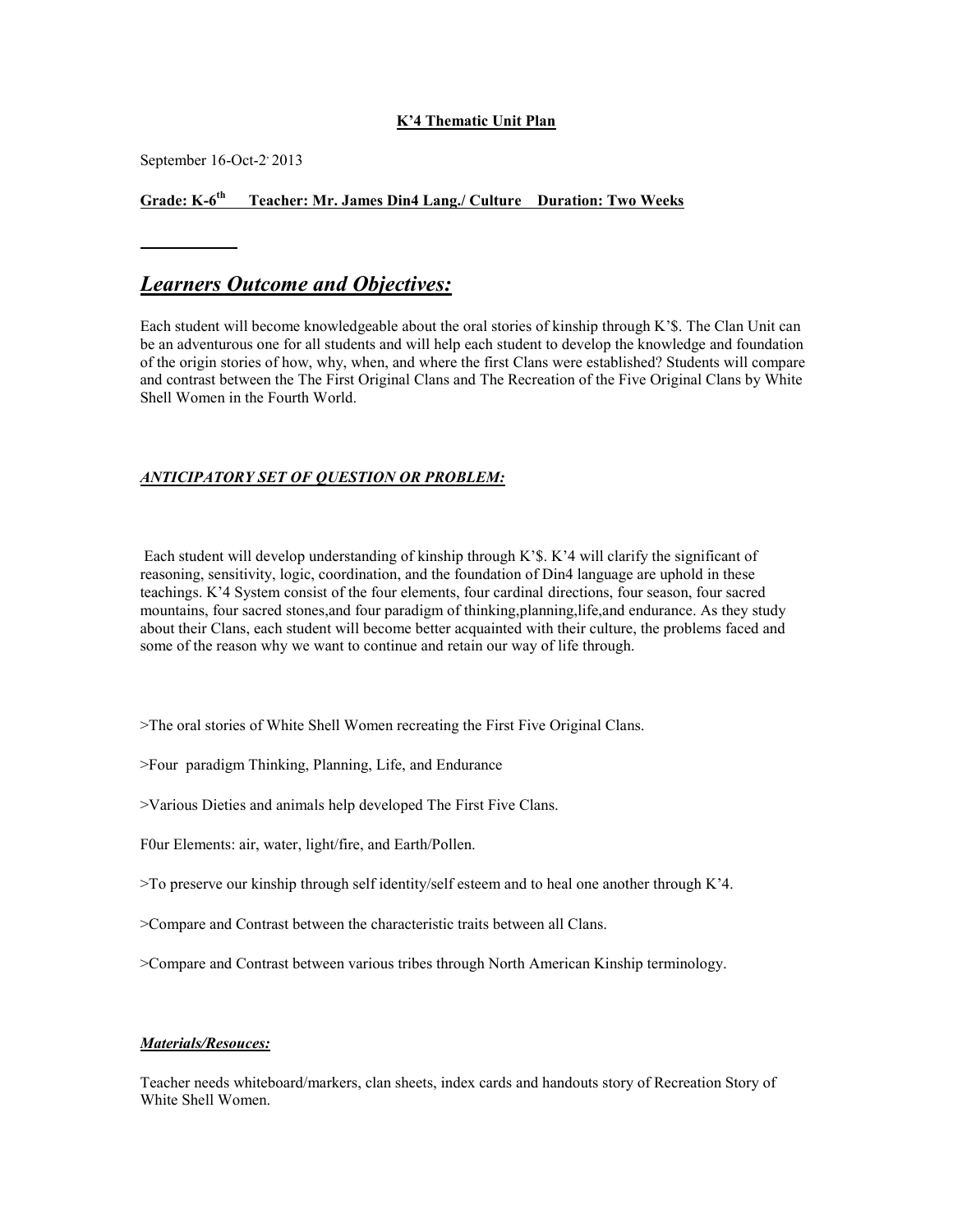Student's will need colorpencils, clan sheets with Character Triat's, writing materials, and index cards.

**STUDENT'S INQUIRY: Time/Duration Thirty Five Minutes**

## *Exploration/Expression: (Thinking Process)*

All students will develop a graphic organizer and will review what they already know by group sharing and extend their knowledge about K'4.

# **Teacher will make a K W L chart on White Board**

What do you Already What do you Want what did you

Know about K'4 ? to learn about K'e Learn about K'e

### *Labeling/Identifying: (Planning Process)*

- 1. Ask students while making chart to recall what they think they already know about termship of K'4. In a cooperating groups, come up with a chart for each table and have them developed a K.W.L. Charts. And begin listing down their knowledge of meaning of K'4?
- 2. After brainstorming, ask students to volunteer model/give words or sentences to be put under the KNOW column.
- 3. Afterwards, Ask students what they WANT to LEARN about K'4.
- 4. Teacher will then begin listing down final answers from each table on whiteboard. Teacher will observe for comprehension for students comprehension of difference that is similar with original and finish chart with questions.